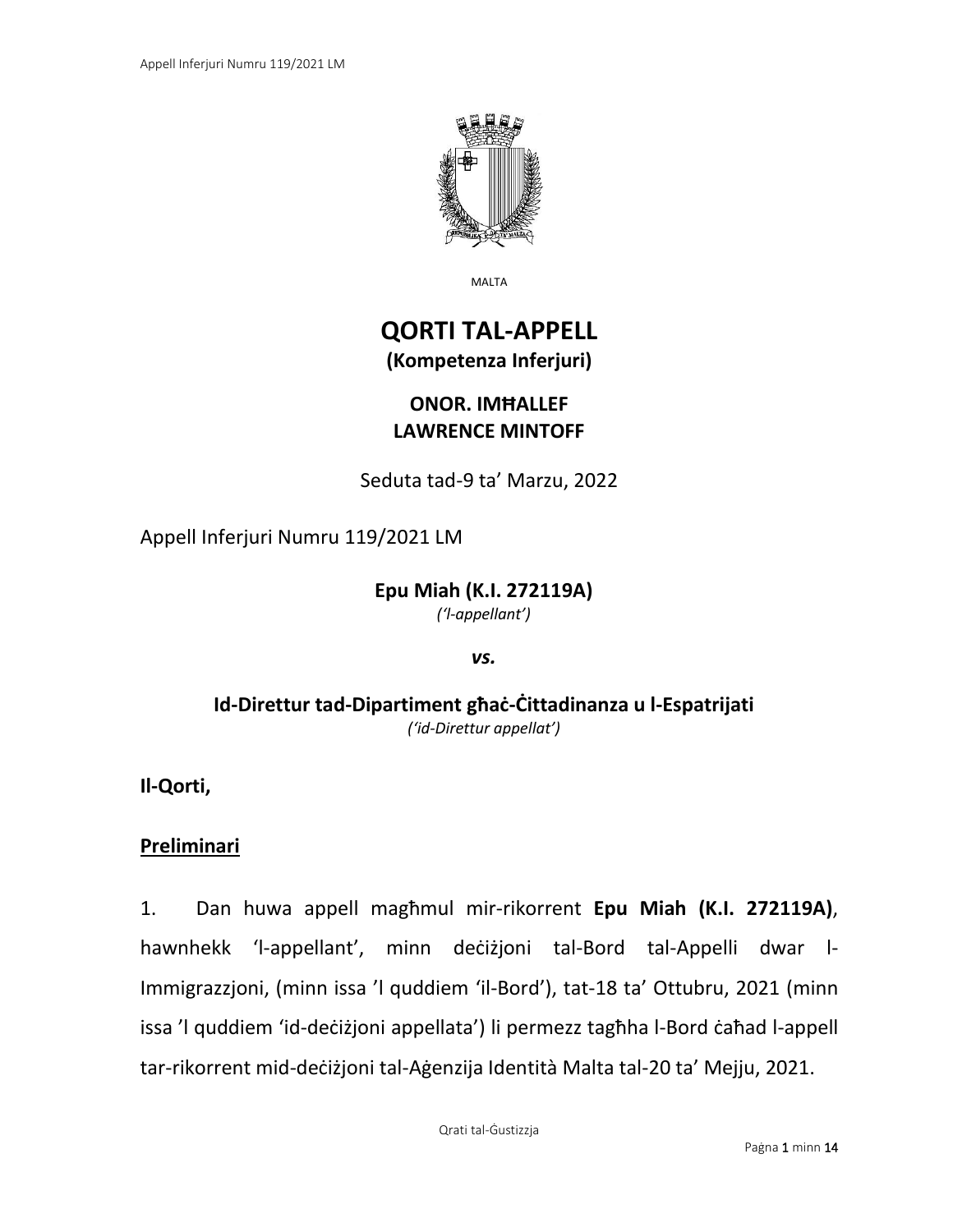## **Fatti**

2. Ir-rikorrent, detentur ta' passaport maħruġ mill-Bangladesh, applika għal *single permit* mal-aġenzija Identity Malta. Din it-talba ġiet miċħuda minn Identity Malta wara li l-aġenzija JobsPlus ma tatx l-approvazzjoni tagħha għal tali permess, u dan wara li l-kumpannija li magħha r-rikorrent kellu jibda impjieg baqgħet ma pprovdietx id-dokumenti kollha mitluba minnha. Ir-rikorrent appella minn din id-deċiżjoni.

### **Mertu**

3. Fir-rikors tal-appell tiegħu quddiem il-Bord, ir-rikorrent spjega li ddeċiżjoni tal-Aġenzija Identity Malta hija nulla għaliex skont ir-Regolament 15 tal-Leġislazzjoni Sussidjarja 217.17, deċiżjoni bħal din kellha tiġi notifikata lillapplikant, iżda f'dan il-każ tali deċiżjoni ntbagħtet lill-*employer* prospettiv tiegħu. Ir-rikorrent qal ukoll li huwa baqa' ma ġiex infurmat li fl-ipproċessar talapplikazzjonijiet relattivi kien hemm ksur tar-Regolament 16 tal-istess Leġislazzjoni Sussidjarja, billi huwa ma ġiex infurmat bil-miktub li kien hemm xi dokumentazzjoni jew informazzjoni nieqsa, u billi huwa ma ngħatax żmien raġonevoli biex jissottometti kwalsiasi dokumentazzjoni jew informazzjoni li tħalliet nieqsa fl-applikazzjoni tiegħu. Qal ukoll li d-deċiżjoni tal-Bord hija waħda ġenerika u ma tippermettix li hu jagħmel użu effettiv mid-dritt ta' appell, u li hu tpoġġa f'sitwazzjoni fejn jiddependi mill-ħniena tal-*employer* prospettiv sabiex isir jaf ir-raġuni għaliex l-applikazzjoni tiegħu ġiet miċħuda. Qal li għalhekk l-Aġenzija Identity Malta għandha vantaġġ konsiderevoli fuqu fis-sens li qabel tippreżenta r-risposta tagħha, din tista' tagħmel l-indaġni tagħha mal-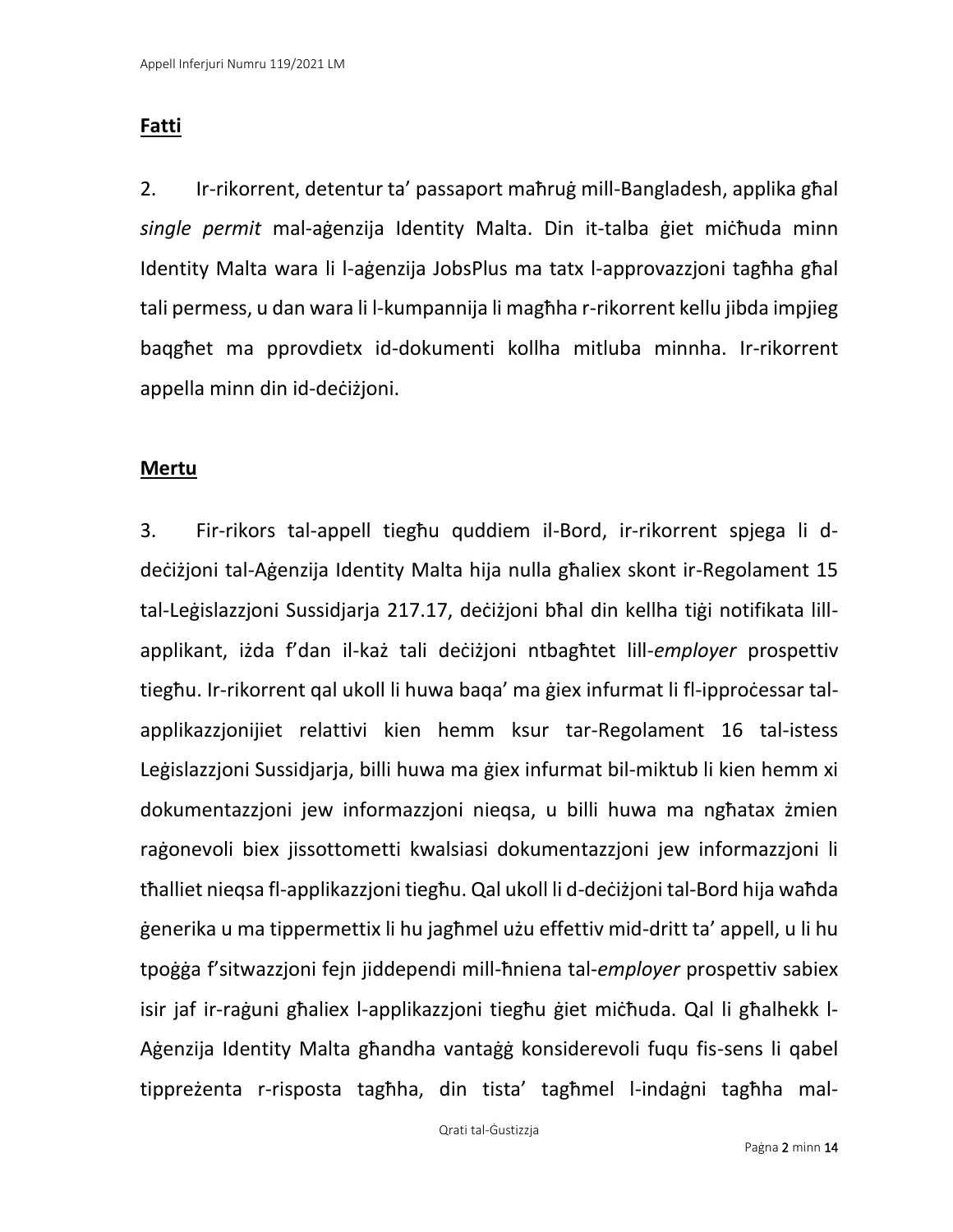awtoritajiet governattivi rilevanti, filwaqt li huwa għadu sprovvist mill-fatti saljenti tal-każ. Ir-rikorrent eċċepixxa wkoll li d-deċiżjoni tal-Aġenzija Identity Malta hija infondata fil-fatt u fid-dritt ħaliex l-appellant sar jaf mingħand l*employer* prospettiv li l-*feedback* relattiv fil-fatt ingħata lill-JobsPlus. Permezz tal-appell tiegħu quddiem il-Bord għalhekk ir-rikorrent talab lill-Bord jiddikjara li d-deċiżjoni appellata hija nulla *ab initio,* kif ukoll sabiex jiddeċiedi li fi kwalunkwe każ, ladarba l-*feedback* relattiv ġie mgħoddi lill-awtoritajiet kompetenti, is-*single permit* li huwa applika għalih għandu jinħareġ.

4. **Id-Direttur tad-Dipartiment għaċ-Ċittadinanza u l-Espatrijati** intimat, minn issa 'id-Direttur intimat' wieġeb li fl-20 ta' Mejju, 2021, l-Aġenzija Identity Malta kienet ħarġet ittra ta' rifjut għaliex l-aġenzija JobsPlus kienet infurmatha li l-*employer* prospettiv tal-applikant ma kienx ipprovda l-*feedback* neċessarju mitlub minnu. Waħda mill-provi miġjuba quddiem il-Bord fil-fatt kienet *email*  tas-6 ta' Mejju, 2021, li permezz tagħha ċerta Bernardette Vella f'isem il-JobsPlus bagħtet *email* lil Kyle Sciberras, direttur tal-kumpannija SC Innovative Concepts Finance, li magħha kellu jaħdem ir-rikorrent, fejn talbet evidenza dwar kuntratti ta' xogħol futuri kif ukoll ġustifikazzjoni għall-pożizzjoni li kellu jokkupa r-rikorrent. Sciberras naqas milli jirrispondi dwar l-informazzjoni mitluba minnu. Id-Direttur intimat qal li għalhekk ma setgħetx issir id-*due diligence*  neċessarja fir-rigward tar-rikorrent. Qal li in vista tan-nuqqas ta' rakkomandazzjoni għall-ħruġ tal-permess mitluba minn JobsPlus, l-Aġenzija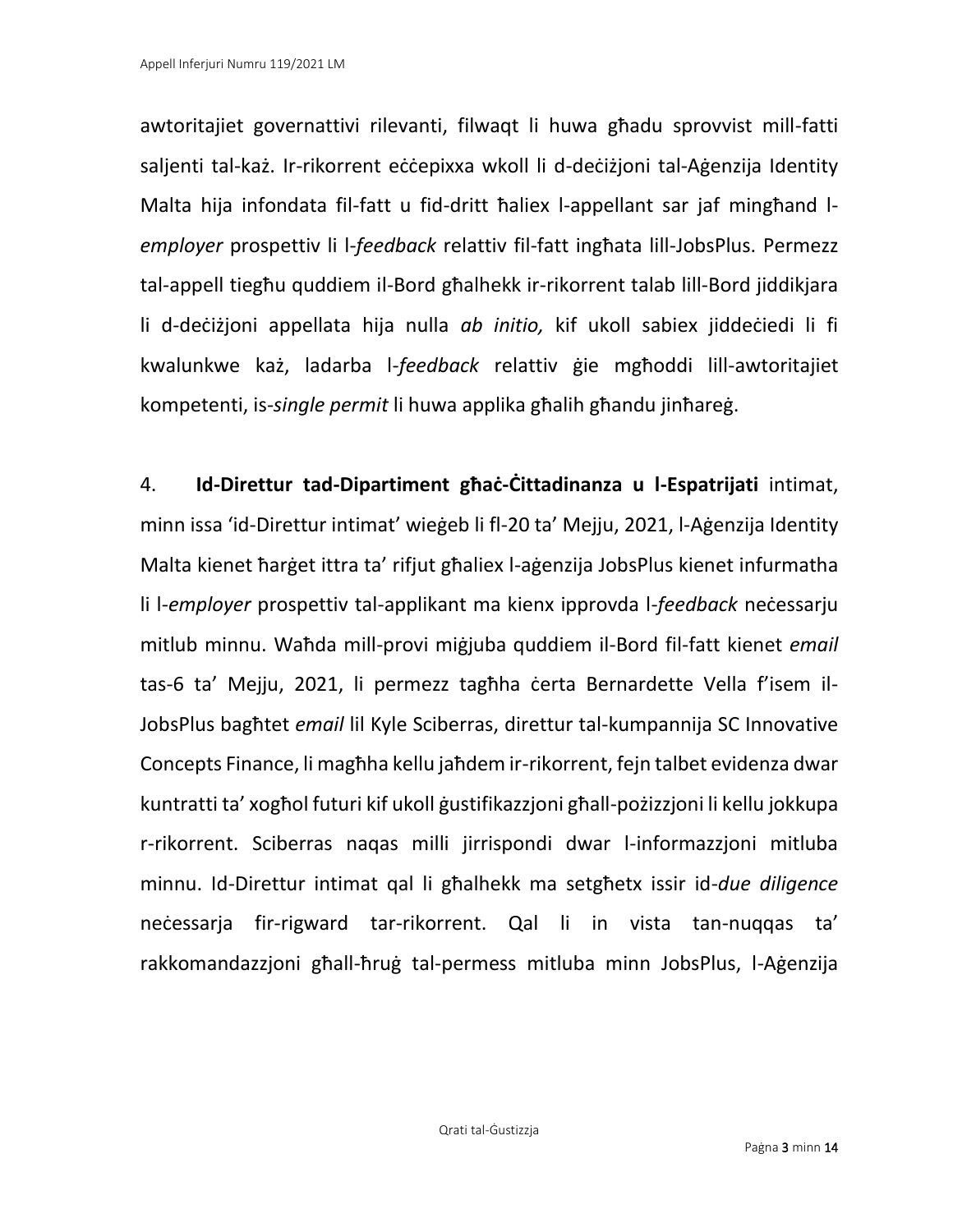Identity Malta ħarġet ittra ta' rifjut *ai termini* tal-artikolu 12 tal-Leġislazzjoni Sussidjarja 217.17.<sup>1</sup>

### **Id-Deċiżjoni Appellata**

5. Permezz tad-deċiżjoni mogħtija fit-18 ta' Ottubru, 2021, il-Bord iddeċieda li l-appell ippreżentat mir-rikorrent m'għandux jiġi milqugħ, u dan in vista talfatt li l-*employer* prospettiv tar-rikorrent naqas milli jippreżenta d-dokumenti mitluba minnu, u dan wara li għamel is-segwenti konsiderazzjonijiet:

*"This is an appeal from a decision issued by Identity Malta on the 20th of May, 2021, wherein Identity Malta informed appellant that his application has been refused on the basis that, "*the said application has been refused as you failed to provide the relevant feedback to Identity Malta."

*On the 21st of May, 2021, appellant lodged an appeal in accordance with Chapter 217 of the Laws of Malta.*

*The Immigration Appeals Board will examine appellants' appeal in terms of law and consider appellants' plea wherein this Board is being requested to revoke the abovementioned decision issued by Identity Malta and also to declare the Director's decision null ab initio for reasons mentioned in appellants' appeal.*

### *Facts of the case*

*A still abroad single permit application was filed on behalf of the appellant by appellant's prospective employer. In actual fact application indicated to the stakeholders a local email address, which email address was also used as a means of correspondence between the stakeholders and appellant's prospective employer. In his appeal appellant states that Identity Malta Agency breached regulation 16 of S.L.* 

<sup>1</sup> *"Following the necessary internal consultations with the pertinent authorities as to whether the third-country national has been granted permission to work in Malta in accordance with article 11(3) of the Act, the pertinent authorities shall assess*  such application on the basis of labour market requirements, established volumes of admission, or any other exceptional *circumstances that may be deemed justified, the Director shall adopt a decision on the complete application, as soon as possible, and in any event within four months of the date on which the application was lodged:*

*Provided that this time limit may be extended in exceptional circumstances linked to the complexity of the examination of the application."*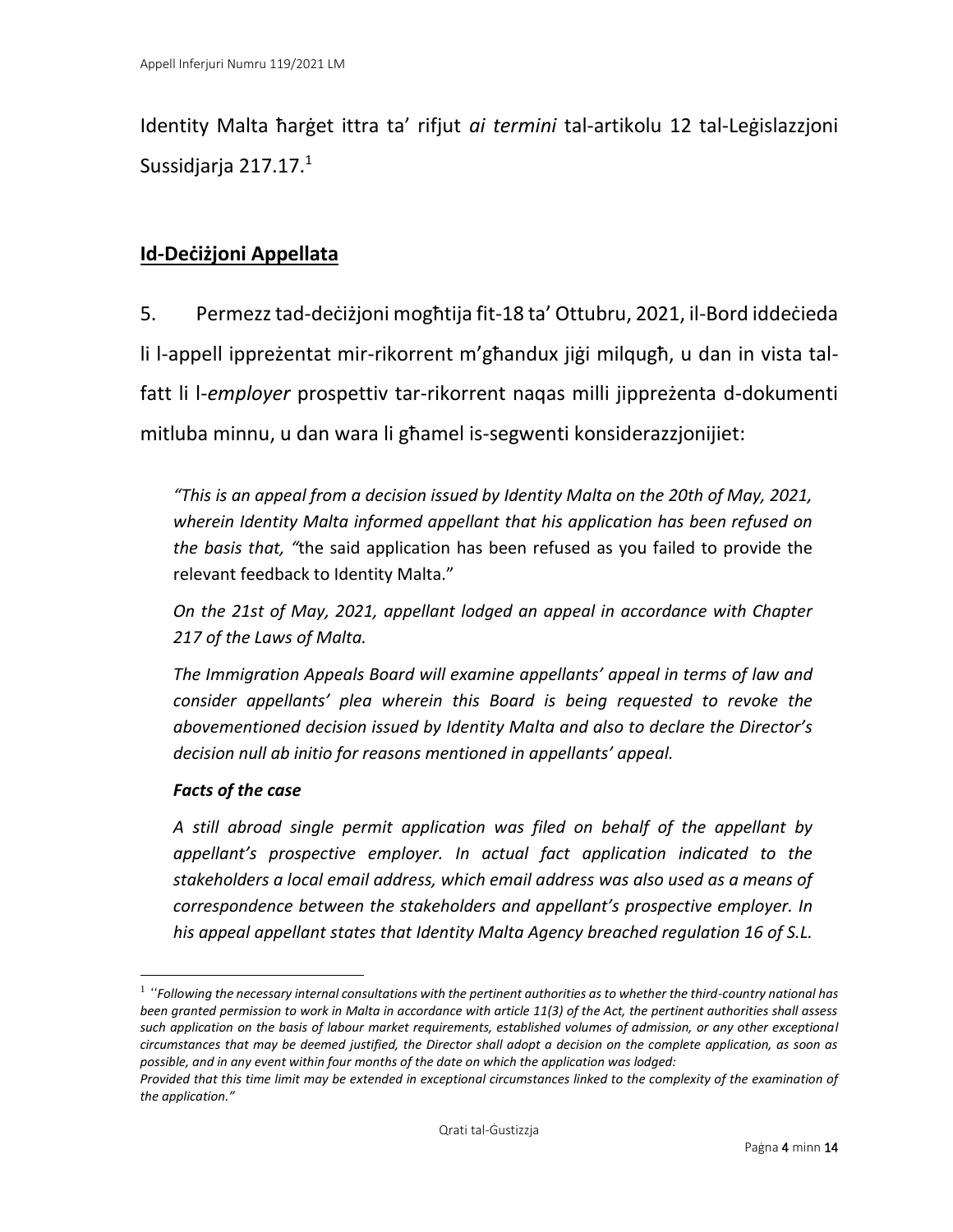*217.17 when it failed to notify appellant in writing requesting him to present missing documents required for the continuation of the processing of his application. Appellant is requesting the Immigration Appeals Board to declare null Identity Malta's decision of the 19th May, 2021.*

*With all due respect, the Immigration Appeals Board does not agree with such reasoning. It has resulted that throughout the whole process it was the appellant's prospective employer the person indicated by appellant himself who was communicating with the stakeholders. In his application, which was endorsed by his prospective employer, appellant indicated and instructed stakeholders to communicate with his prospective employer by indicating a local email address. Now that appellant was informed that his application has been rejected, appellant invokes nullity of the whole process.*

*It was the appellant's prospective employer who throughout the whole process of the application the person with whom one of the stakeholders was corresponding in order to obtain all required documents for the processing of the said application. In actual fact prospective employer has presented email correspondence exchanged with the relevant stakeholders.*

*In his reply the Director for Citizenship and Expatriates Affairs reiterated that electronic mail was sent using the email address indicated on the application.*

*Article 15 Sub Legislation 217.17, states that the Director shall notify the decision on the application to the applicant in writing. In this case who is the applicant, the appellant or the prospective employer who endorsed the application and was the intermediary with whom the stakeholders were communicating, this with the blessing of the appellant who also included his prospective employer's electronic address?*

*Whilst regulation 16(1) continues stating that if the information or documents in support of the application are incomplete, the Director shall notify the applicant in writing of the additional information or documents required, setting a reasonable deadline for the applicant to provide them and, in such case, the time limit referred to in regulation 12 shall be suspended until the Director has received the additional information. Appellant's prospective employer was also summoned by appellant's legal represented to testify and confirmed that JobsPlus, one of the stakeholders, communicated with him via electronic mail (fn. 5 Email sent by JobsPlus on the 23rd of April, 2021) requesting him to submit the missing documents. In their email dated 23rd April, 2021, Jobsplus specifically indicated a time frame, and if documents were not received by the 30th of April, 2021, application would be refused. Documents were received by JobsPlus on the 19th of May, 2012* (sic!) *and for this reason Identity Malta*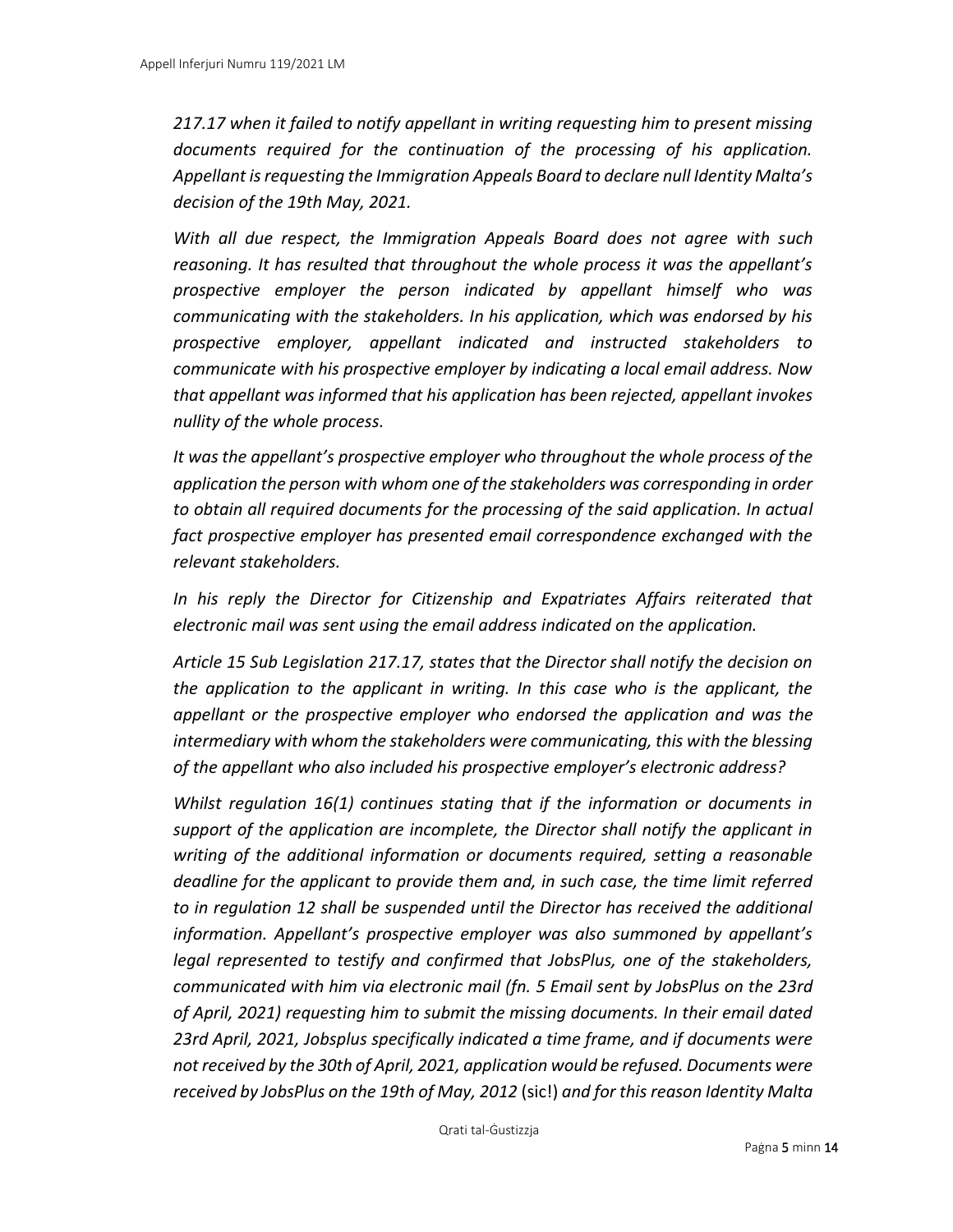*refused said application. Prospective employer's respresentative answered in the affirmative when asked whether a formal extension to present missing documents was requested. However this was done through a telephone call and not by electronic mail.*

*(2)The Director may reject an application if the additional information or documents referred to in sub-regulation (1) are not provided within the deadline set out in that sub-regulation.*

*In the preamble of EC Directive 2011/98/EU of the European Parliament and of the Council of 13 December, 2011 on a single application procedure for a single permit for third-country nationals to reside and work in the territory of a Member State and on a common set of rights for third-country workers legally residing in a Member State, Article 10 of the directive states that the obligation on the Member States to determine whether the application is to be made by a third-country national or by his or her employer should be without prejudice to any arrangements requiring both to be involved in the procedure. The Member States should decide whether the application for a single permit is to be made in the Member State of destination or from a third country. In cases where the third-country national is not allowed to make an application from a third country, Member States should ensure that the application may be made by the employer in the Member State of destination.*

*In this case application was made by the appellant, endorsed by the employer locally, thus presented by appellant's prospective employer and not by the third country national, that is the appellant.*

*Article 2 paragraph (d) of the Directive refers to* 'single application procedure' *as any procedure leading, on the basis of a single application made by a third-country national, or by his or her employer, for the authorisation of residence and work in the territory of a Member State, to a decision ruling on that application for the single permit.*

*It is very obvious that application was presented by the prospective employer on behalf of the prospective employee, that is the appellant and all subsequent correspondence was done tramite the prospective employer and not the prospective employee.*

#### *Decide*

*The Board after having examined appellant's appeal, various witnesses and documents presented rejects appellant's request to declare decision issued by Identity*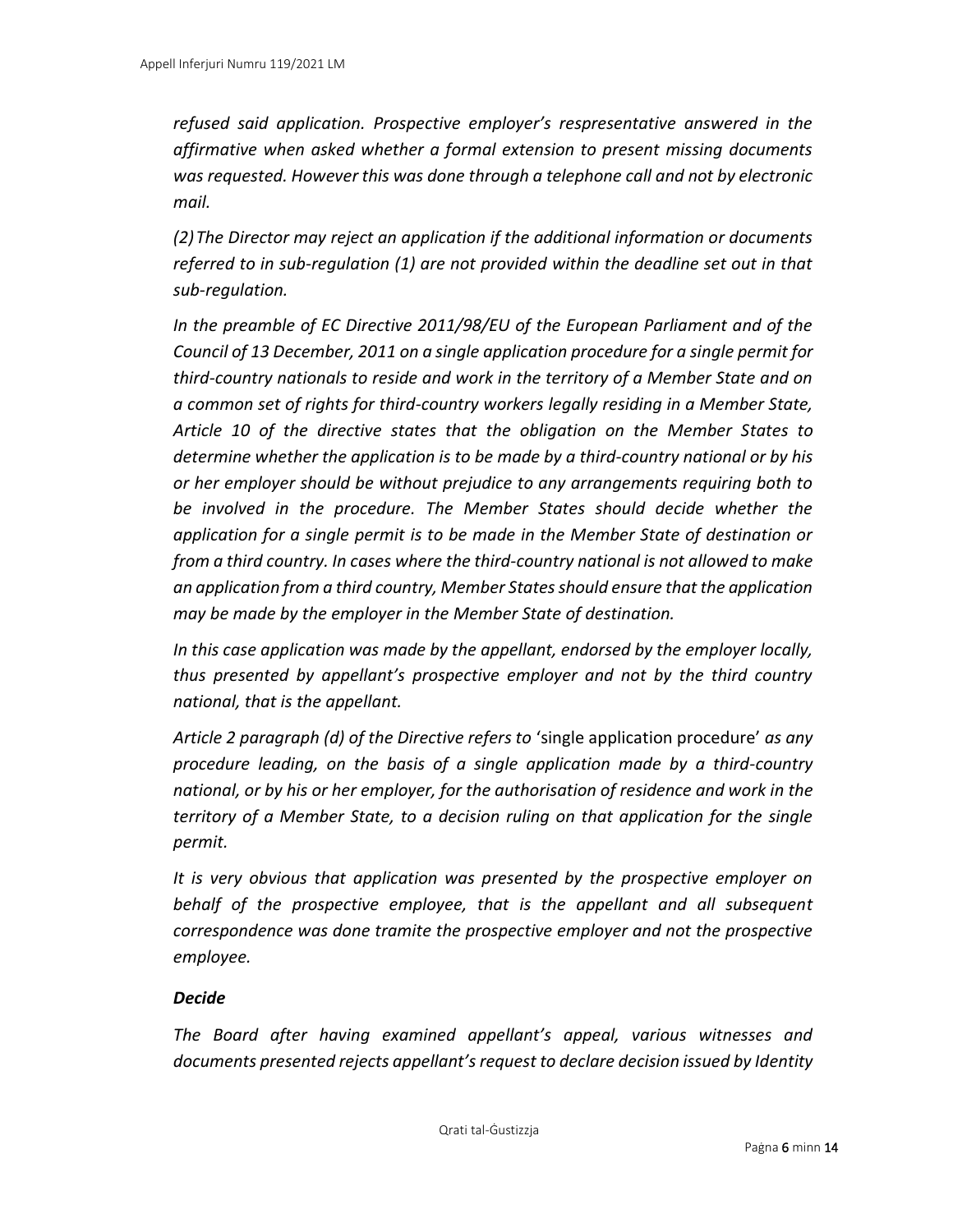*Malta as null and for reasons mentioned above declares that Identity Malta was correct in issuing its decision and serving it on appellant's prospective employer.*

*In respect to appellant's request to declare and instruct Identity Malta to issue the relative single permit to appellant, the Immigration Appeals Board does not uphold such a request in view of the fact that it was the prospective employer who failed to abide by the instructions as given.*

*For these reasons the appeal is being rejected."*

### **L-Appell**

6. L-appellant ressaq l-appell tiegħu mid-deċiżjoni appellata fit-28 ta' Ottubru, 2021, fejn talab lil din il-Qorti tħassar u tirrevoka d-deċiżjoni appellata, kif ukoll talab lil din il-Qorti tordna li l-atti jintbagħtu lura quddiem il-Bord sabiex dan jgħaddi għal deċiżjoni dwar it-talbiet tal-appellant wara li l-istess Bord jikkonsidra dak li tkun iddeċidiet dwaru din il-Qorti fis-sentenza tagħha. Lappellant qal li l-aggravju ewlieni tiegħu huwa li l-Bord naqas milli japplika l-liġi b'mod korrett.

7. L-appellant spjega li meta huwa applika sabiex jingħata s-*single permit*  skont il-L.S. 217.17, huwa għamel użu mill-formula intestata '*CEA Form C'*, li għandha spazju sabiex fuqha jiġu indikati diversi indirizzi, fosthom l-indirizz talapplikant f'Malta, l-indirizz tal-applikant f'pajjiżu stess, u l-indirizz tal-persuna jew tal-kumpannija li tkun ser timpjega lill-applikant, bl-*email addresses* talapplikant u ta' min ikun ser jimpjegah. Qal li quddiem il-Bord huwa ilmenta millfatt li l-Aġenzija Identity Malta naqset milli timxi mar-Regolament 15 tal-L.S. 217.17, meta minflok bagħtet id-deċiżjoni tagħha lill-applikant fl-indirizz residenzjali tiegħu hawn Malta, din bagħtet id-deċiżjoni tagħha lill-*employer*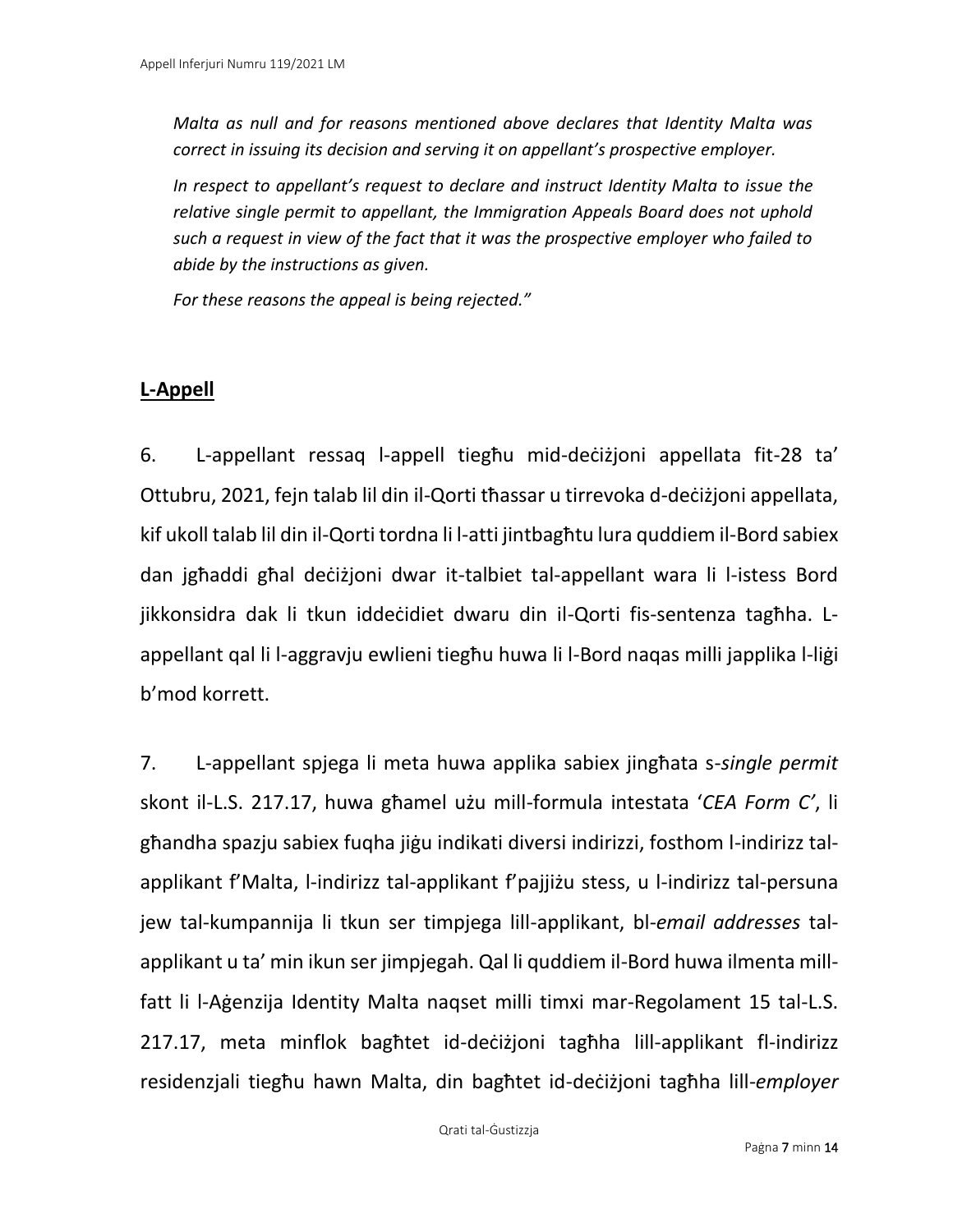prospettiv tiegħu. Qal li l-L.S. 217.17 hija ċara u trid li l-applikant ikun dejjem individwu. Il-fatt li l-applikazzjonijiet għal *single permit* jiġu sottomessi lill-Aġenzija Identity Malta tramite *portal* online, ma jbiddel xejn minn dan il-fatt. Qal li għalhekk mhux magħruf għal liema raġuni l-Aġenzija għażlet li tibgħat iddeċiżjoni tagħha lill-*employer* prospettiv u mhux lill-appellant personalment, meta hija kellha d-dettalji kemm tal-applikant kif ukoll ta' min kien sejjer jimpjegah. Qal li għalhekk il-Bord żbalja meta ma rriskontra l-ebda difett minnaħa tal-Aġenzija f'dan ir-rigward, partikolarment għaliex il-Bord irrikonoxxa li l-korrispondenza saret mal-*employer* prospettiv u mhux mal-applikant.

8. L-appellant qal ukoll li anki meta l-Aġenzija JobsPlus ikkuntattjat lill*employer* prospettiv tiegħu sabiex dan jipprovdilha xi *feedback,* dik it-talba kienet nulla *ab initio* għaliex JobsPlus naqset milli almenu tikkopja lill-appellant fl-*email* relattiv. Qal li dan huwa difett li faċli jissewwa, u meta JobsPlus tibgħat talba għal informazzjoni jew dokumentazzjoni ulterjuri, tali talba għandha ssir mhux biss lill-*employer* prospettiv*,* iżda anki lill-applikant personalment. Lappellant qal li huwa għal dawn ir-raġunijiet li l-Bord żbalja meta qal li kien unikament tort tal-*employer* prospettiv li naqas li jikkoopera mal-JobsPlus meta ma bagħatx il-*feedback* relattiv, u l-applikant m'għandux ibati l-konsegwenzi tan-nuqqas ta' kooperazzjoni da parti tal-*employer* prospettiv tiegħu.

### **Ir-Risposta tal-Appell**

9. L-appellat fir-risposta tiegħu wieġeb li d-deċiżjoni tal-Bord kienet ġusta u timmerita konferma, u qal li fl-ewwel lok ir-Regolament 16 tal-L.S. 217.17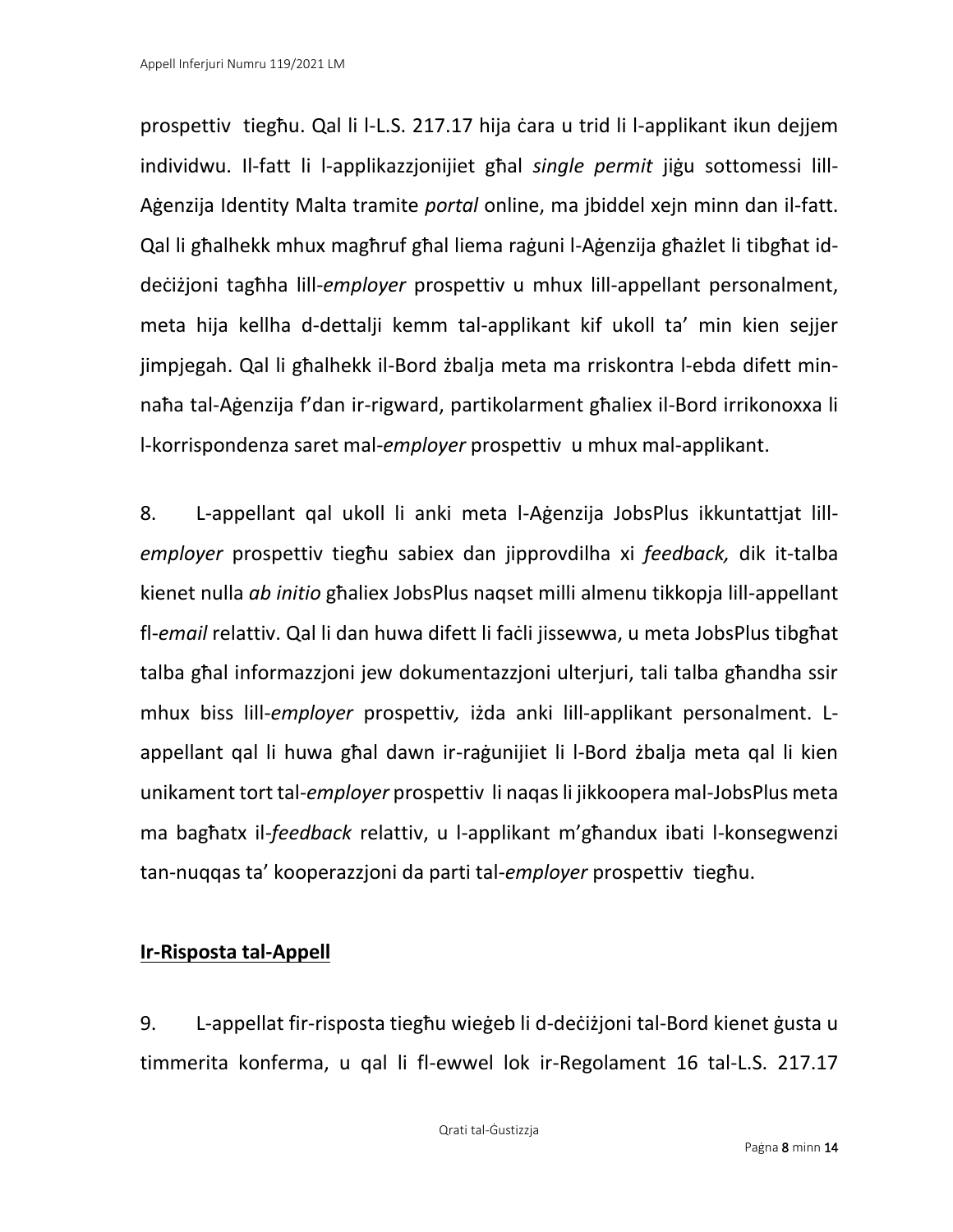mhuwiex applikabbli fil-każ odjern, għaliex dan ir-regolament jipprovdi għal proċess li jiskatta meta l-applikazzjoni ma tkunx kompluta, filwaqt li f'dan il-każ l-applikazzjoni tal-applikant kienet kompluta. Qal li ladarba r-rifjut ma sarx abbażi ta' dan ir-Regolament, il-Bord kellu jimxi mar-rekwiżiti tiegħu u jinforma lill-applikant bil-miktub dwar xi nuqqas ta' informazzjoni jew dokumenti meħtieġa minnu. L-appellat qal li f'dan il-każ ir-rifjut tal-applikazzjoni talappellant saret abbażi tar-Regolament 12 tal-L.S. 217.17. L-appellat spjega li wara li l-Aġenzija rċeviet l-applikazzjoni de quo, din għamlet il-konsultazzjoni interna mal-Aġenzija JobsPlus, u din tal-aħħar infurmat lil Identity Malta li l*feedback* ipprovdut mill-*employer* prospettiv ma kienx sodisfaċenti. L-appellat qal li r-Regolament 12 ma jirrikjedix li hu jew xi awtorità oħra jinfurmaw lillapplikant dwar id-diliġenza dovuta li tkun qiegħda ssir, u l-appellant qiegħed ifixkel il-provvedimenti tal-liġi u japplika deċiżjonijiet oħra tal-Qorti, li qegħdin jinterpretaw Regolamenti differenti minn dawk applikabbli f'dan il-każ. Lappellat qal li għalhekk safejn ir-Regolament 16 mhuwiex applikabbli, l-aggravju tal-appellant li jolqot dan ir-Regolament speċifikament, għandu jiġi miċħud.

10. L-appellat qal li appell minn deċiżjoni tal-Bord jista' jsir biss fuq punti ta' liġi *ai termini* tal-artikolu 25A(8) tal-Kap. 217, u li din il-Qorti ta' reviżjoni bħala prinċipju ma tindaħalx fl-apprezzament tal-provi li jkun sar mill-Bord. L-appellat qal li l-artikolu 25A tal-Kap. 217 jipprovdi li d-deċiżjoni tal-Bord tkun finali salv għal dritt ta' appell fuq punt ta' liġi, u fid-dawl tal-ġurisprudenza kostanti dwar dan il-punt, l-aggravju tal-appellant mhuwiex ammissibbli safejn jirrikjedi eżami tad-deċiżjoni li ttieħdet abbażi tar-Regolament 12 tal-L.S. 217.17. L-appellat żied jgħid li l-proċess ta' diliġenza dovuta fl-eżaminazzjoni u/jew ħruġ ta' permess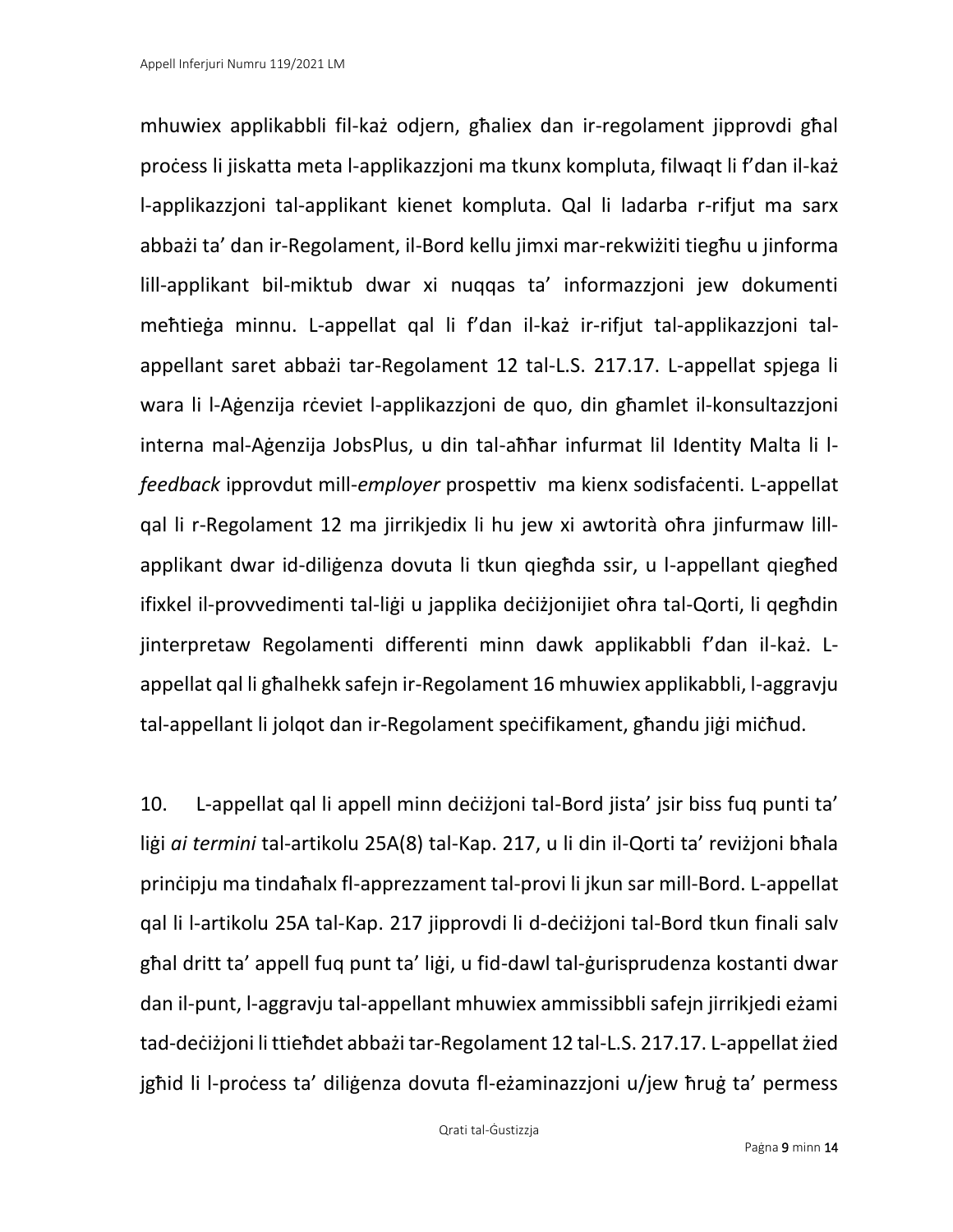bħal dan, huwa proċess importanti li jsir bir-reqqa, fl-interess pubbliku u nazzjonali, u huwa għalhekk li l-leġislatur estenda dan il-proċess anki filkonfront ta' awtoritajiet oħra konċernati permezz tar-Regolament 12 tal-L.S. 217.17. L-appellat kompla jgħid li l-Aġenzija JobsPlus, li hija l-awtorità konċernata fir-rigward tal-ħruġ ta' permessi uniċi ta' residenzi u xogħol, ma rrakkomandatx li dan il-permess jinħareġ, abbażi tal-fatt li ma kinitx sodisfatta bil-*feedback* li ngħatat mill-*employer* prospettiv*,* u għalhekk ir-rifjut tad-Direttur appellat għall-ħruġ ta' permess huwa ġustifikat. B'riferiment għall-fatt li lappellant ma ġiex mgħarraf bid-deċiżjoni finali, l-appellat qal li għandu jirriżulta li l-applikant ma indikax l-indirizz postali tiegħu hawn Malta, u fil-fatt fejn kellu jniżżel l-indirizz, huwa kiteb '*unknown*'. L-appellat qal li l-Aġenzija Identity Malta ma kinitx mistennija li tinnotifika lill-appellant fl-indirizz fil-Bangladesh jew f'xi pajjiż ieħor, u dan minħabba li ċertament li kienet ser tiġi riskontrata problema ta' notifika. Qal li dak li kien mistenni kien li l-Aġenzija taġixxi b'mod raġonevoli u bi prinċipji amministrattivi korretti, kif għandu jirriżulta li għamlet.

### **Konsiderazzjonijiet ta' din il-Qorti**

11. Il-Qorti kkonsidrat il-fatti li wasslu għal dawn il-proċeduri. L-appellant huwa ċittadin minn pajjiż terz, il-Bangladesh, li applika għal *single permit* sabiex ikun jista' jiġi jaħdem f'Malta. Jirriżulta li l-appellant mela l-formula msejħa *CEA Form C,* li fiha intalab informazzjoni personali, fosthom l-indirizz fiżiku tiegħu, lindirizz elettroniku tiegħu, u l-indirizz u d-dettalji tal-*employer* prospettiv li kellu jaħdem miegħu hawn Malta. Jirriżulta li l-aġenzija JobsPlus talbet informazzjoni u dokumenti mingħand l-*employer* prospettiv tal-appellant, sabiex tistabbilixxi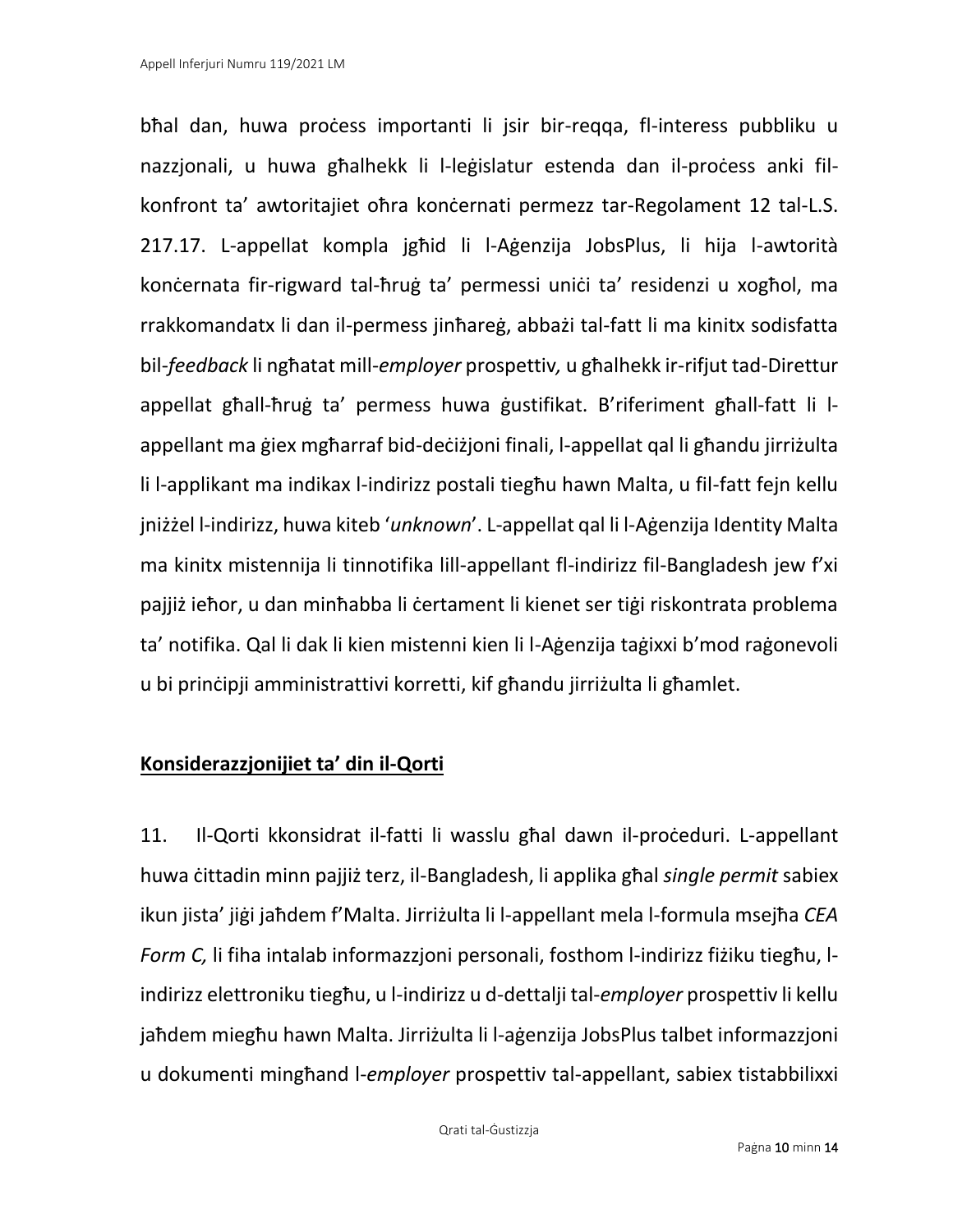x-xorta ta' impjieg li dan kien qiegħed jiġi offrut hawn Malta, u għal dan il-għan talbet kopja tal-*business plan* tal-kumpannija li kellha timpjegah, kif ukoll kopja tal-*memorandum and articles* tal-istess kumpannija. Waqt it-trattazzjoni quddiem din il-Qorti ingħad mill-avukat difensur tad-Direttur appellat, li din linformazzjoni kienet partikolarment pertinenti għaliex lill-Aġenzija JobsPlus irriżultalha li l-kumpannija li sejra timpjega lill-appellant hija *single member company*, li kienet ser timpjega disa' persuni minn pajjiż terz. Jirriżulta wkoll li l*employer* prospettiv tal-appellant naqas milli jibgħat l-informazzjoni u ddokumenti mitluba minnu, u kien għalhekk li l-Aġenzija JobsPlus ma rrakkomandatx li l-applikazzjoni tal-appellant tiġi milqugħha, u abbażi ta' dan l-Aġenzija Identity Malta rrifjutat l-applikazzjoni tal-appellant. L-appellant issa qiegħed jibbaża l-appell tiegħu fuq il-fatt li huwa personalment qatt ma ntalab jipprovdi xi dokumentazzjoni jew informazzjoni, u għalhekk l-Aġenzija Identity Malta u l-Bord tal-Appelli warajha, ma mxewx ma' dak li jipprovdu r-Regolament 15 u 16 tal-Leġislazzjoni Sussidjarja 217.17, li essenzjalment jgħidu li l-applikant għandu jkun infurmat bil-miktub dwar jekk l-applikazzjoni tiegħu ġietx aċċettata, u għandu jinforma lill-applikant bil-miktub f'każ li jinstab li xi informazzjoni jew dokumentazzjoni li kellha tintbgħat mal-applikazzjoni, titħalla nieqsa.

12. Id-Direttur appellat wieġeb li f'dan il-każ ma japplikax ir-Regolament 16 tal-L.S. 217.17, iżda għandu japplika r-Regolament 12. L-appellat saħaq li f'dan il-każ ma kien hemm l-ebda ħtieġa li l-appellant ikun infurmat bit-talba li l-Aġenzija JobsPlus għamlet lill-*employer* prospettiv tiegħu, u dan għaliex iddokumenti mitluba setgħu jiġu ppreżentati biss minn min kien ser jimpjega lill-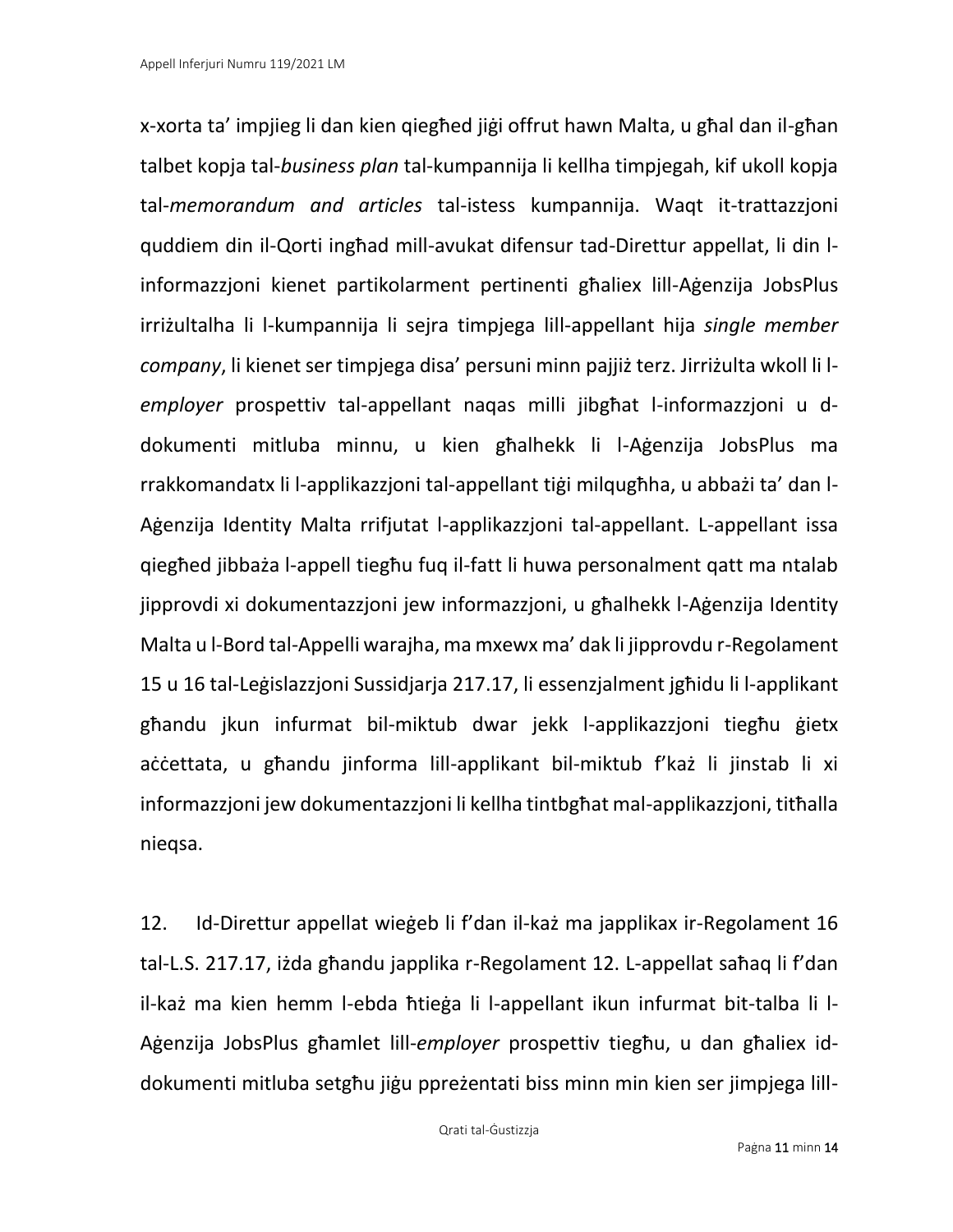appellant f'Malta u mhux mill-appellant innifsu. Intqal ukoll li l-applikazzjoni talappellant kienet waħda kompluta, u għalhekk ċertament li ma jistax jintqal li kien hemm xi informazzjoni jew dokumenti meħtieġa li kienu nieqsa u li t-talba għalihom kellha ssir lill-appellant.

13. Din il-Qorti ma taqbilx mas-sottomissjonijiet tad-Direttur appellat. Huwa minnu li l-informazzjoni jew id-dokumentazzjoni meħtieġa f'dan il-każ kellhom jiġu pprovduti mill-*employer* prospettiv tal-appellant, iżda din il-Qorti tqis li huwa ferm raġonevoli li wieħed jistenna li l-applikant, li jirriżulta li pprovda l*email address* tiegħu fuq l-applikazzjoni ppreżentata minnu, kellu jinżamm infurmat li kienet saret talba mill-awtorità kkonċernata għall-informazzjoni, u min kellu jipprovdi din l-informazzjoni naqas milli jipprovdiha. Il-Qorti tirrileva li deċiżjonijiet bħal dawn iħallu impatt qawwi fuq il-ħajja tal-persuna li tersaq quddiem l-awtoritajiet ikkonċernati b'applikazzjoni ta' din ix-xorta. Għaldaqstant fejn għal xi raġuni l-*employer* prospettiv jonqos milli jipprovdi linformazzjoni mitluba minnu, l-applikant għandu jiġi infurmat b'dan minnufih, bħala l-persuna l-aktar interessata fl-eżitu tal-applikazzjoni. Id-deċiżjoni li wieħed japplika sabiex jingħata permess għax-xogħol f'pajjiż terz, mhijiex deċiżjoni faċli u tħalli impatt kbir fuq il-ħajja ta' dak li jkun, u ċertament li lappellant f'dan il-każ mhux qiegħed ikun irraġonevoli fil-pretensjoni tiegħu li kellu jiġi nfurmat li kien hemm informazzjoni jew dokumentazzjoni li ntalbet mingħand l-*employer* prospettiv tiegħu, li baqgħet ma ġietx ipprovduta. Fi kwalunke każ din il-katina ta' komunikazzjoni żgur li setgħet tgħin lill-appellant jifforma opinjoni dwar jekk l-*employer* prospettiv kienx persuna ta' min jorbot il-futur tiegħu miegħu. L-appellat jista' jargumenta li t-test tal-liġi ma jesiġix li d-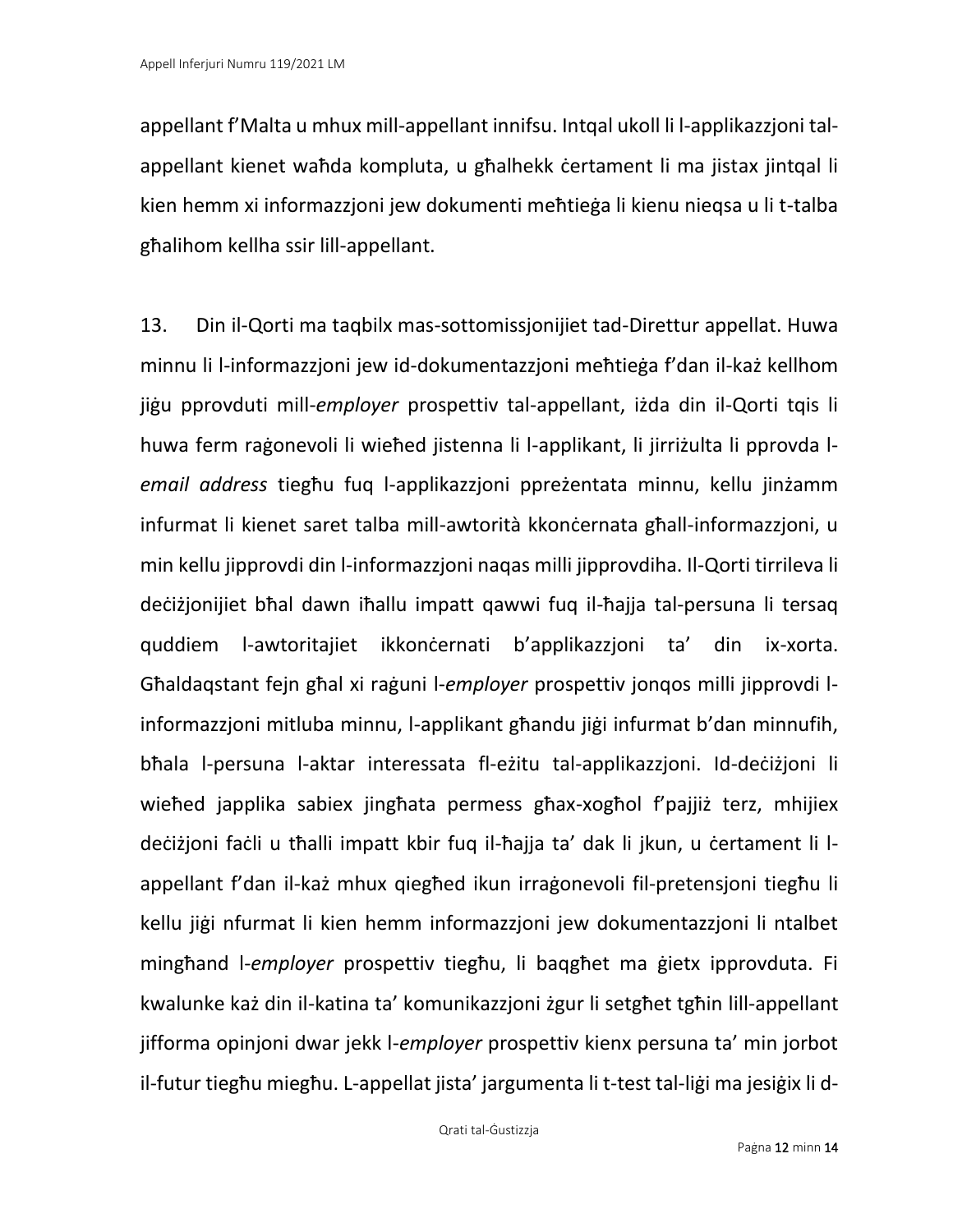Direttur appellat jimxi b'dan il-mod, iżda fil-kamp tal-liġi amministrattiva t-test tal-korrettezza huwa bbażat fuq ir-raġonevolezza tad-deċiżjoni li tittieħed. Lappellant ma kellux jiġi rinfaċċjat b'fatt kompjut li l-informazzjoni mitluba ma kinitx ġiet ipprovduta mill-*employer* prospettiv tiegħu, u li minħabba f'hekk lapplikazzjoni tiegħu kienet qiegħda tiġi rifjutata*.* Iżda kien ikun ferm aktar raġonevoli li kieku huwa ġie notifikat minn qabel, meta seta' jagħmel pressjoni fuq l-*employer* prospettiv tiegħu sabiex jirrimedja għan-nuqqas tiegħu. Id-Direttur appellat mhux ġustifikat lanqas jargumenta li n-notifika f'pajjiż terz hija diffiċli li ssir, ladarba jirriżulta li f'dan il-każ l-appellant ipprovda l-indirizz elettroniku tiegħu fejn seta' jiġi kkuntattjat. Huwa għal dawn ir-raġunijiet li din il-Qorti tqis li l-aggravju tal-appellant huwa ġustifikat, u tilqgħu.

### **Decide**

**Għar-raġunijiet premessi, din il-Qorti qiegħda tilqa' l-appell tal-appellant, u għaldaqstant qiegħda tħassar u tirrevoka d-deċiżjoni appellata, u tordna li latti jintbagħtu lura quddiem il-Bord sabiex jgħaddi għal deċiżjoni dwar ittalbiet tal-appellant, wara li jikkonsidra x'kellha xi tgħid din il-Qorti f'din issentenza.** 

**L-ispejjeż tal-proċeduri quddiem il-Bord u ta' dan l-appell għandhom jitħallsu mid-Direttur appellat.**